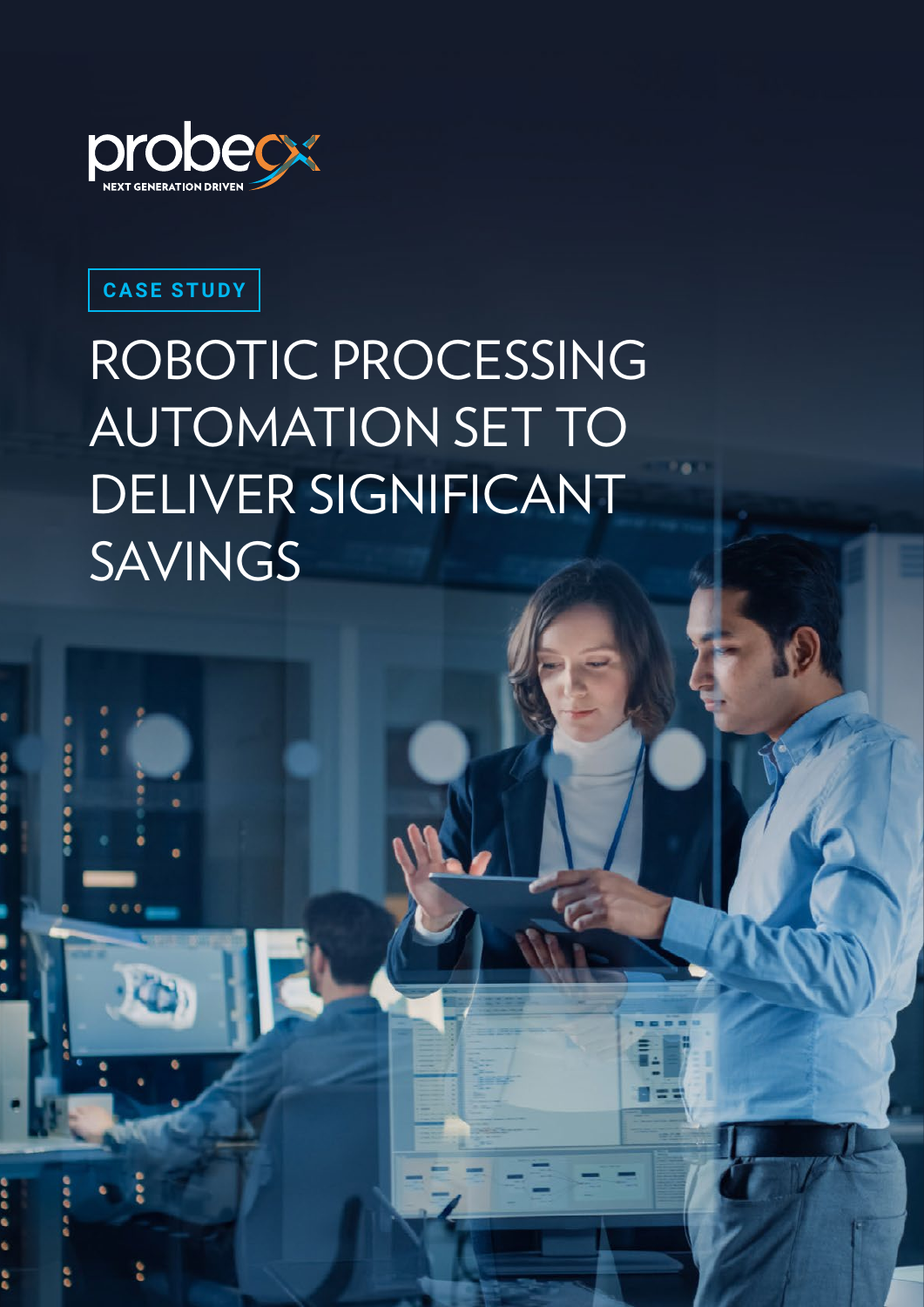### **THE CLIENT**

As one of Australia's leading security companies, the business offers a range of services including security technology, manpower, emergency and medical, corporate risk and mobile patrols. With more than 20 years' experience, the business has grown to a team of more than 6,500 professionals and prides itself on delivering a safe and successful environment for customers. The business also has the backing of a parent company that has been operating in the Australian marketplace since the 1960s.



#### **THE CHALLENGE**

With the surge in security demands in the post COVID-19 world, the business was encountering significant billing issues. While about 80% of invoicing occurred automatically, the remainder had to be inputted manually. This was to ensure their customers received a monthly invoice that was accurate and also combined data from multiple locations into a consolidated format. As data was extracted from two different invoicing systems, the process was manual and repetitive. Staff were also required to routinely validate information, fix formatting errors and regularly follow up missing information.

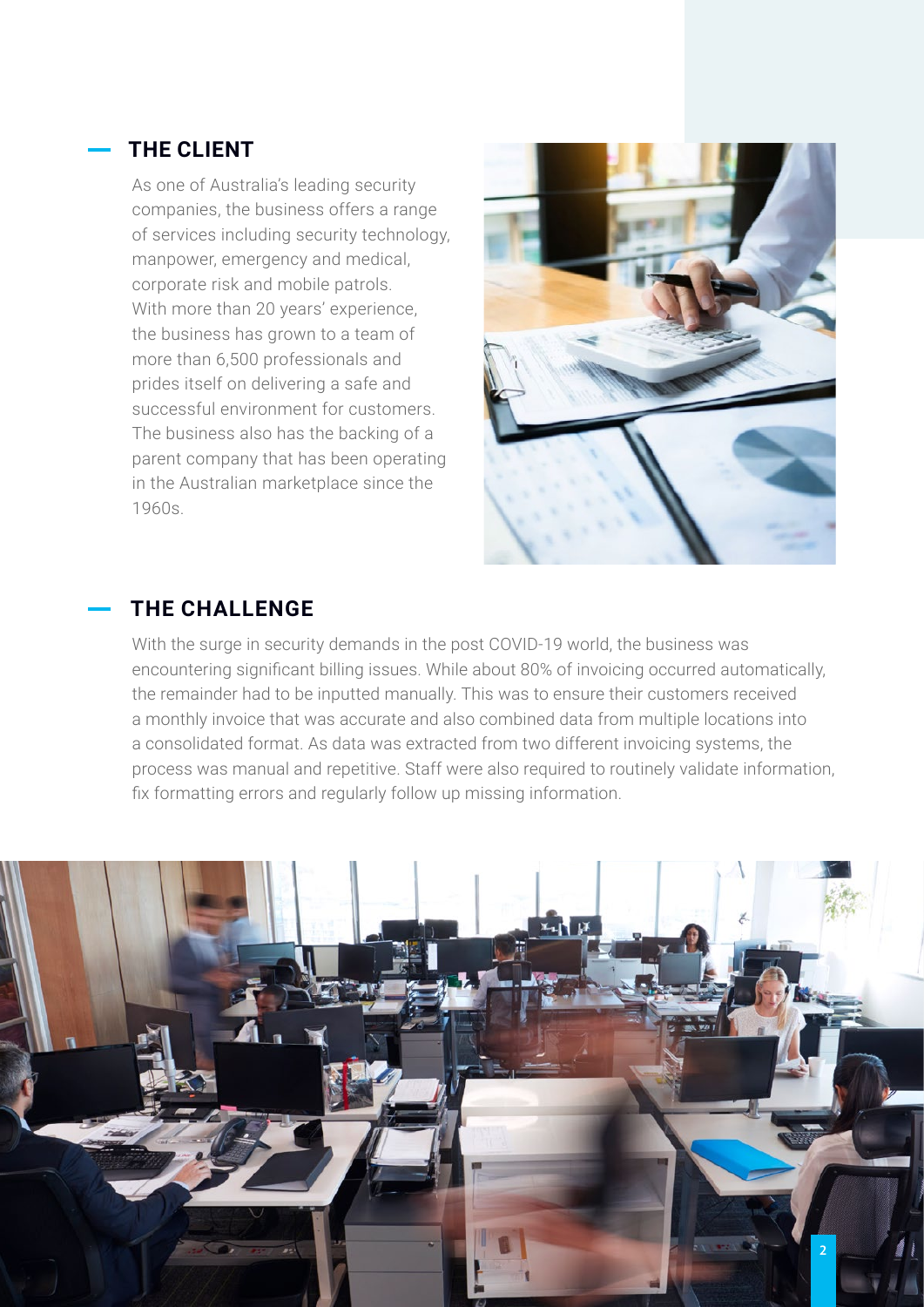## **OUR SOLUTION**

Probe Digital recommended the introduction of Robotic Process Automation (RPA) to allow the client to generate custom consolidated invoices. Also known as software robotics, RPA uses automation technologies to mimic basic, repetitive tasks traditionally completed by humans such as extracting data, filling in forms and moving files.

The consultation process included:



A series of discovery workshops to identify challenges in the current system such as high processing times. Which was resulting in millions of dollars being held up in debtors' books at any one time and an increase in credit notes.



Delivery of a proof of concept to automate the creation of a consolidated invoice for one of the business's customers.



Development of a bot to show what could be achieved using RPA.

The development of the bot was an important step as it showcased the ability to:



Validate information proactively on a daily basis based on set business rules.



Create invoices at the end of the month without the need for re-work and re-issue.



Send auto follow-ups to relevant teams on a periodic basis regarding missing purchase orders needed to generate the invoice.



Create a dashboard to drive compliance throughout the team.

Following the success of the proof of concept, Probe Digital was engaged to perform a detailed assessment of the manual invoicing process for a large portion of the business's customer base.